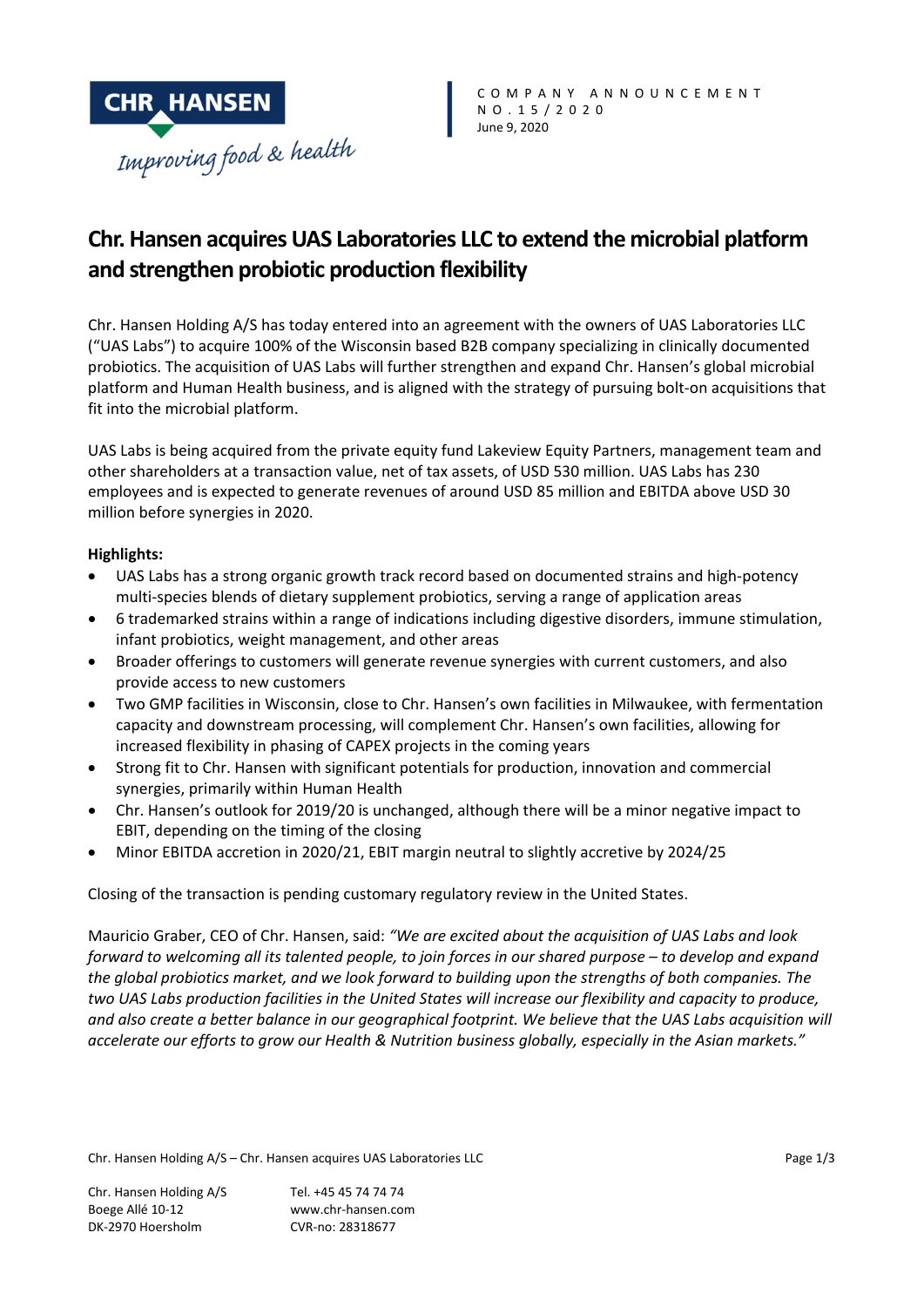Kent Velde, President of Lakeview Equity Partners, said: *"The leadership and strategic vision of UAS Labs'* executive team, who we originally partnered with in this investment, took UAS Labs to a new level within the global probiotics industry. We are thrilled to have partnered with them. The company is well positioned *for continued growth and success within Chr. Hansen's business platform."*

Kevin Mehring, CEO of UAS Labs, said: *"Over the past seven years I have been honored to lead the team at* UAS Labs with our science-backed probiotic solutions. We have grown and matured in our strain to solution *manufacturing capabilities and commitment to clinical research. I could not be more proud of all the* dedicated individuals that have worked tirelessly to aet us to this point. We are very excited to join Chr. *Hansen, and by our shared vision and future."*

# **Financial implications and outlook**

The acquisition is fully aligned with Chr. Hansen's capital allocation principles, and does not impact the ability to pay out an ordinary dividend of 40‐60% of net profit. The purchase price will be financed from a low‐interest bridge facility provided by core banks.

Closing of the transaction is pending regulatory review in the United States, and is expected within 1‐3 months. Full‐year outlook for organic growth and free cash flow before acquisitions and special items are unchanged. Depending on the timing of the closing, there will be a minor negative impact on the outlook for 2019/20 EBIT margin before special items, but the guidance of around 29.5% is maintained. In 2020/21, there will be a negative impact on group EBIT before special items of around 1%‐point (preliminary estimate) due to depreciations of the acquired tangible and intangible assets. The acquisition is expected to have a minor EBITDA accretion already from 2020/21, and to be EBIT neutral to slightly accretive by 2024/25.

# **Conference call**

Chr. Hansen will host a conference call on June 10, 2020 at 17:00 CET. The conference call can be accessed via www.chr‐hansen.com/investors.

## **For further information please contact:**

Martin Riise, Head of Investor Relations, Tel: +45 5339 2250 Annika Stern, Investor Relations Officer, Tel: +45 2399 2382 Camilla Lercke, Head of Media Relations, Tel: +45 5339 2384

## **About UAS Laboratories LLC**

UAS Laboratories LLC, founded in 1979, is a vertically integrated global supplier and manufacturer of probiotic solutions to customers worldwide. The Company provides a comprehensive suite of solutions along the entire probiotic value chain and boasts a differentiated value proposition through deep scientific expertise, world class facilities and capabilities, substantial capacity for growth, vertical integration and global presence. The Company has 230 employees with two manufacturing sites based in Madison and Wausau in Wisconsin, US.

Chr. Hansen Holding A/S – Chr. Hansen acquires UAS Laboratories LLC Page 2/3